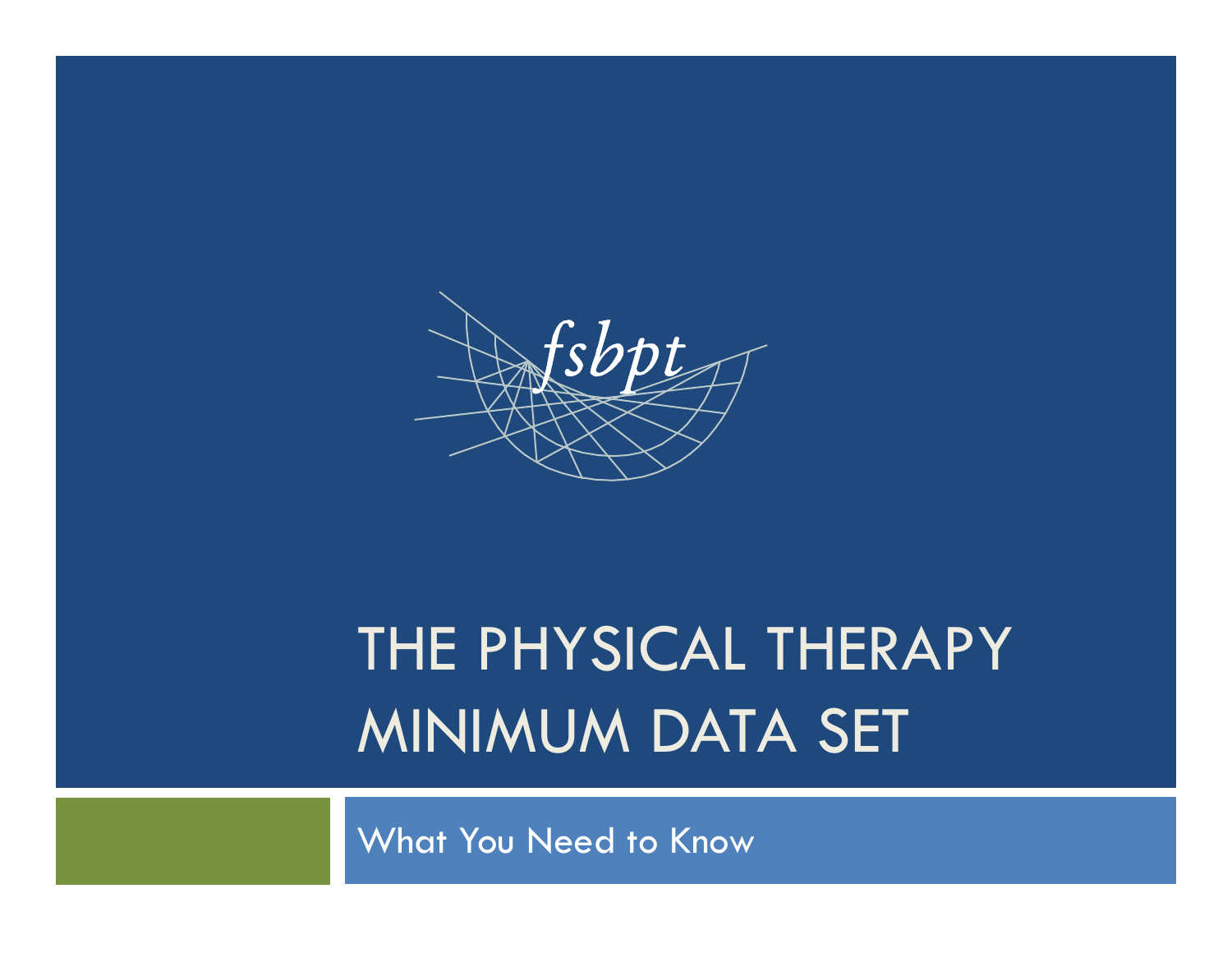#### What is it?

#### □ A set of data elements to be collected on all licensees in regular intervals

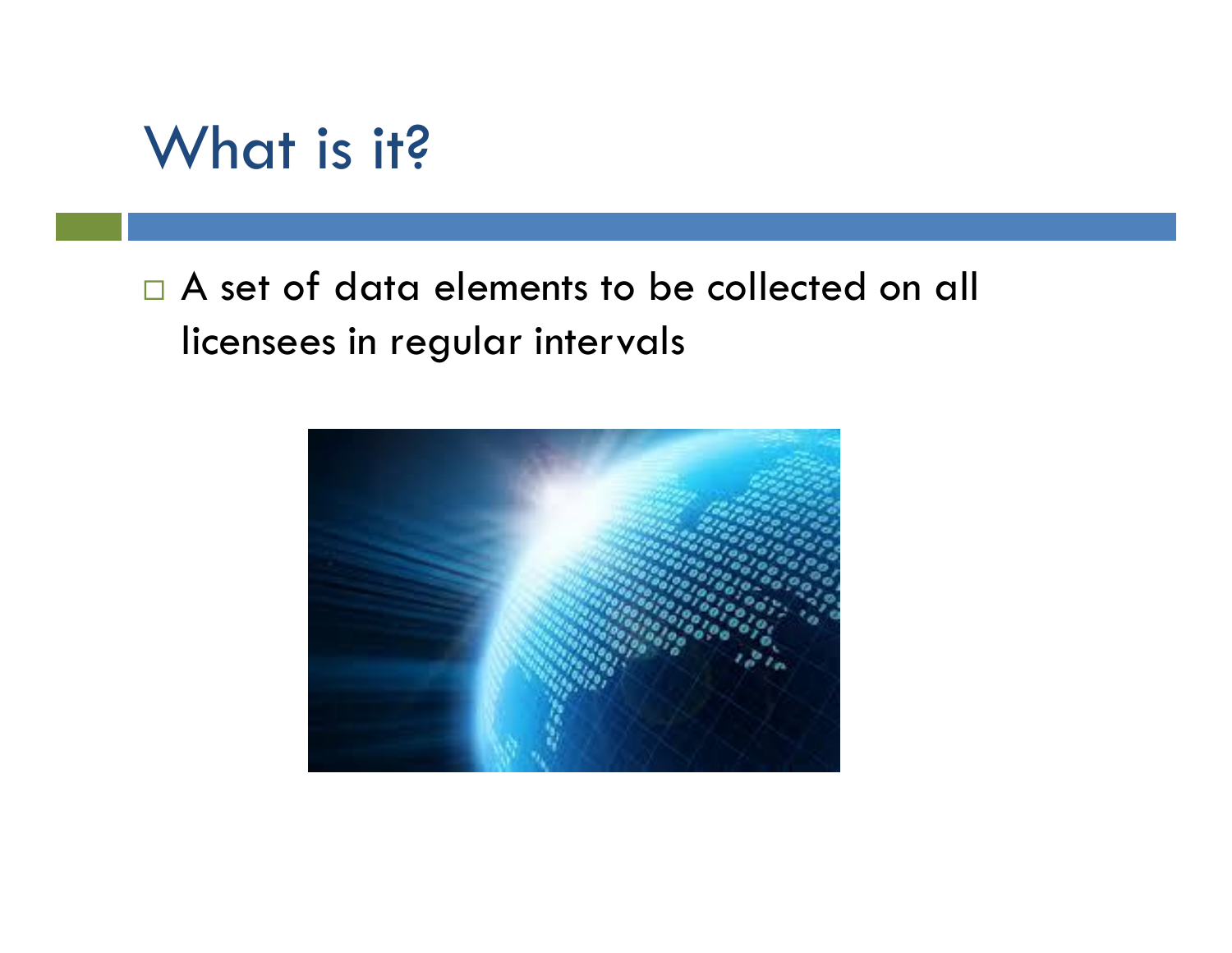## **hy?**

- $\Box$  An appropriate supply of physical therapists and physical therapist assistants is vital to ensure that access to care at the highest quality is available to those who require it.
- $\Box$  The current healthcare environment is characterized by substantial change, and it is critical to know and predict health care workforce
	- **Q** Understanding who we are and what we do
	- **Q** How do physical therapists fit into new
		- delivery models
	- **Q** Primary care providers

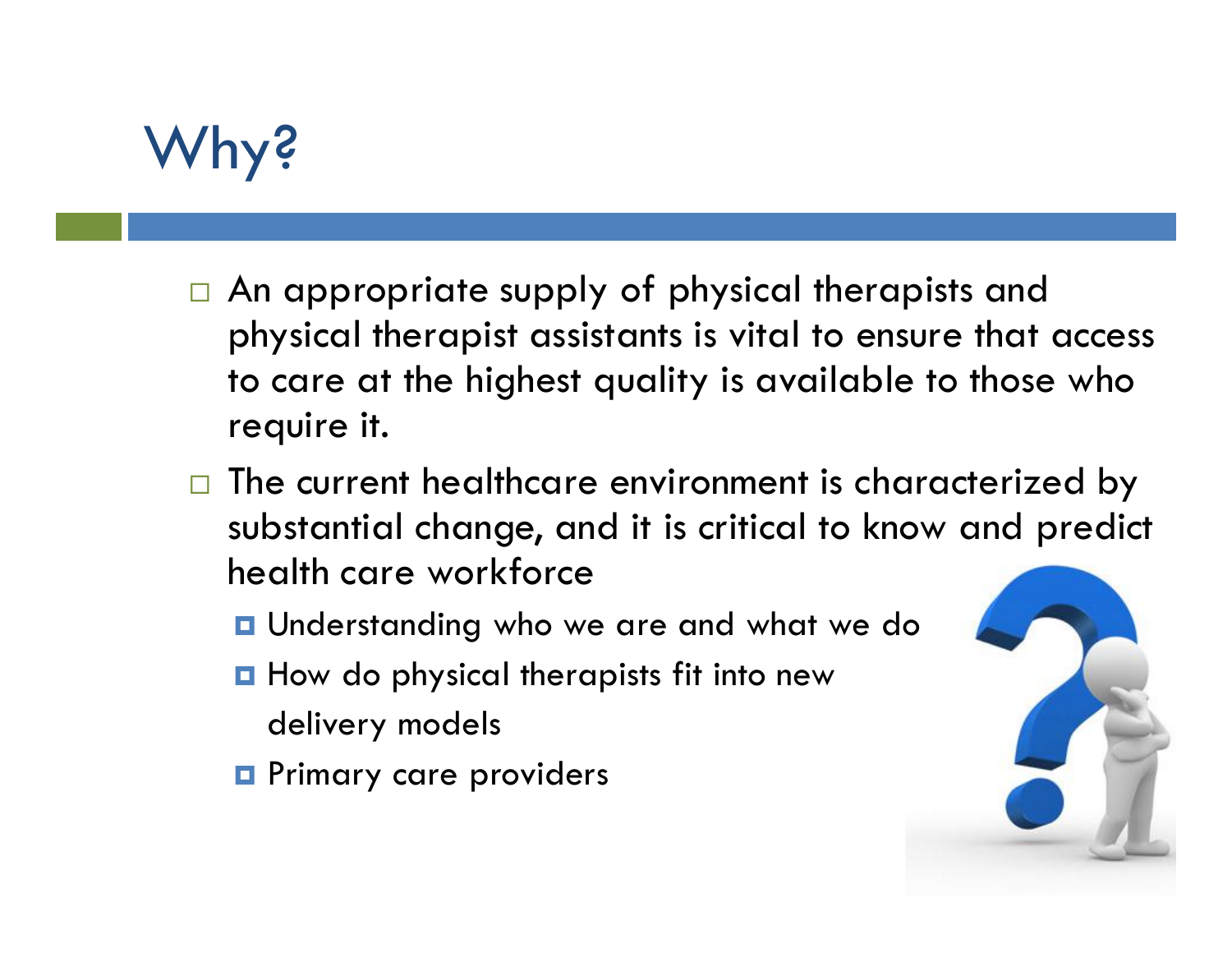## Why?

- $\Box$  Identification of workforce needs
	- § Is there a shortage of therapists or a mal-distrubution?
	- Are there access gaps?
	- $\blacksquare$  What about the future?
- □ Workforce planning
	- Educational planning
		- $\blacksquare$  Class size
		- **n** Number of educational programs
	- **<u>n</u>** Rural employment incentives
	- **<u>E</u>** International health care workers and immigration
	- **<u>n</u>** Federal Legislation
	- **E** Telehealth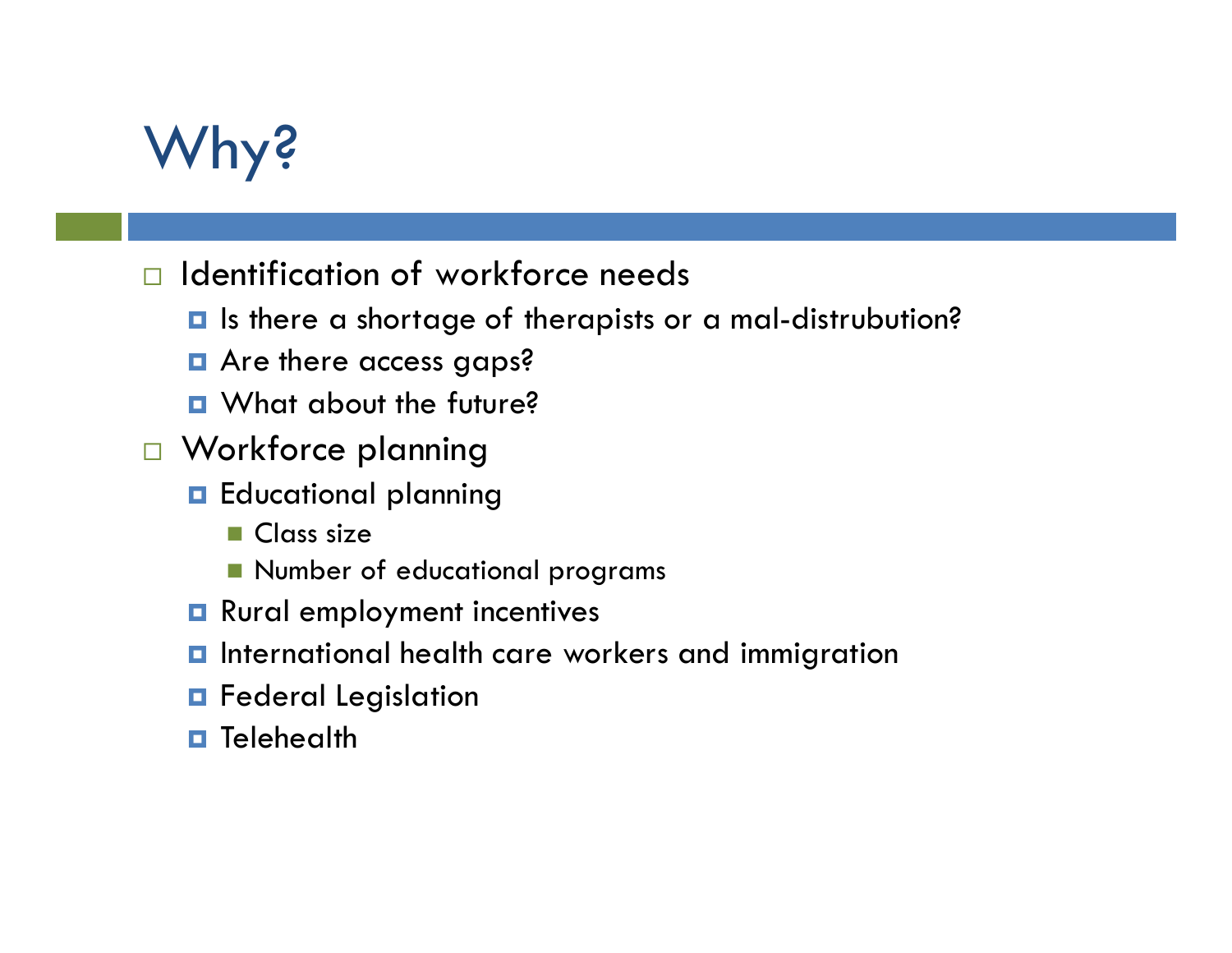## It is Not a New Concept

States already collecting workforce information

- □ North Carolina
- □ Oregon
- $\square$  Minnesota
- □ Others?

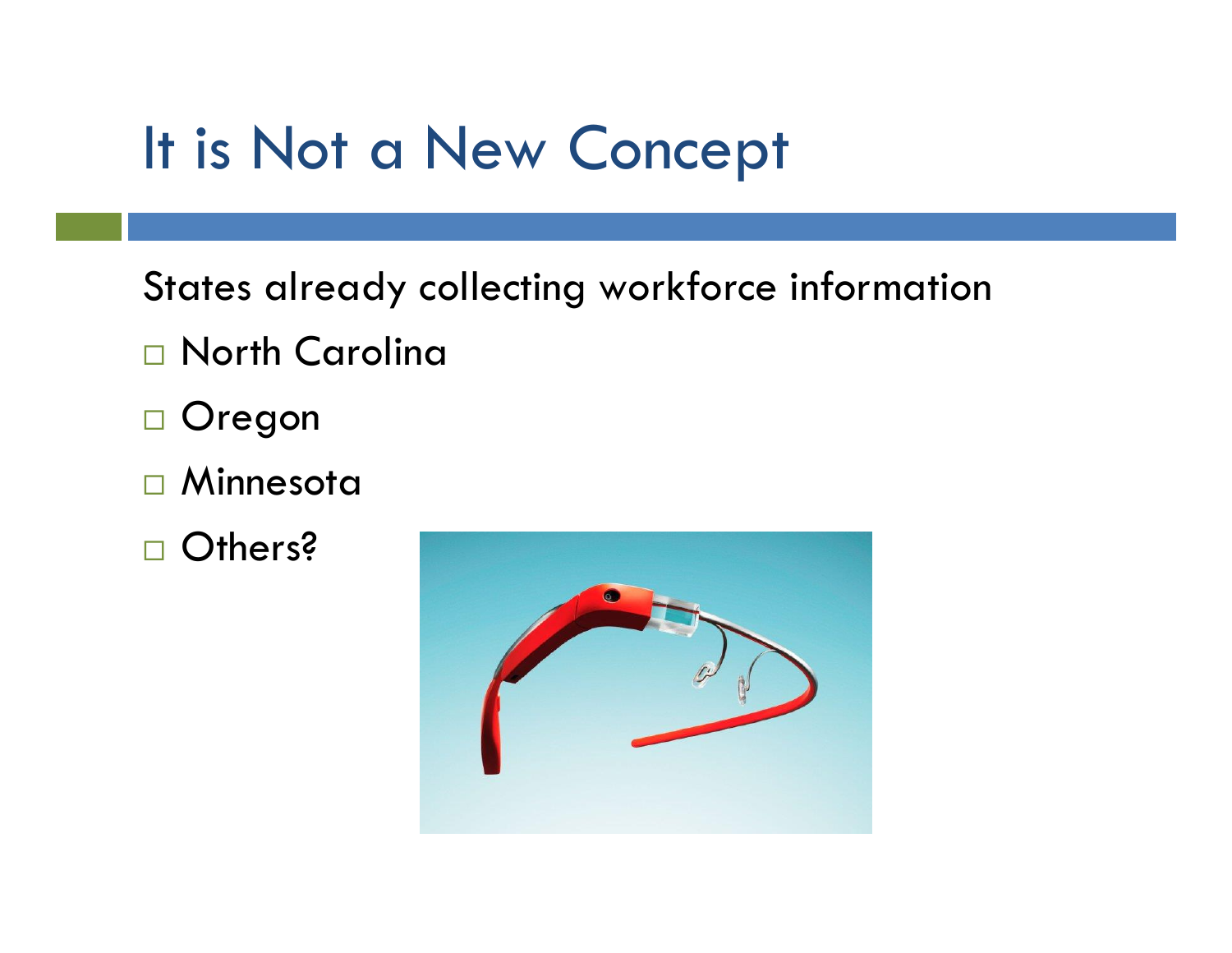## It is a Critical Regulatory Issue

- Assuring that the health care consumers in your jurisdiction can access quality care now and into the future.
- We are not alone:
	- **□** Physicians
	- **□** Pharmacists
	- **□** Nursing
	- § OT
	- Physicians Assistants
		- oniniudi  $\rightarrow$   $\sim$   $\sim$
- § Social Workers
- Psychologists
- **□** Psychiatrists
- **□** Dentists
- Dental Hygienists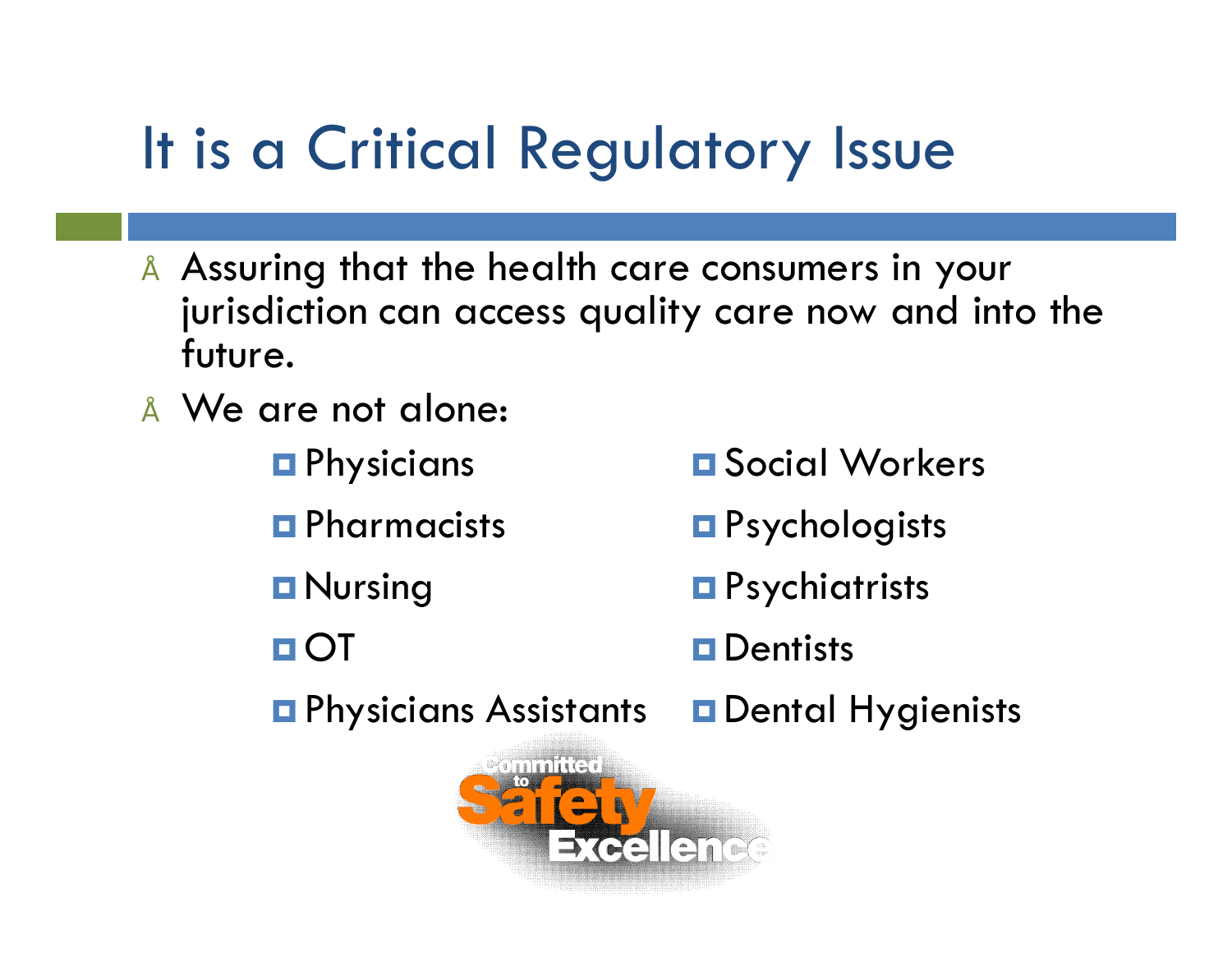# 2012 FSBPT Delegate Assembly **Motion**

#### **Motion:**

The delegate assembly supports and encourages the FSBPT member jurisdictions to work with FSBPT staff, HRSA and other appropriate entities to define the components of a minimum dataset (MDS) of licensed physical therapists and physical therapist assistants and develop a database that includes the components of this MDS.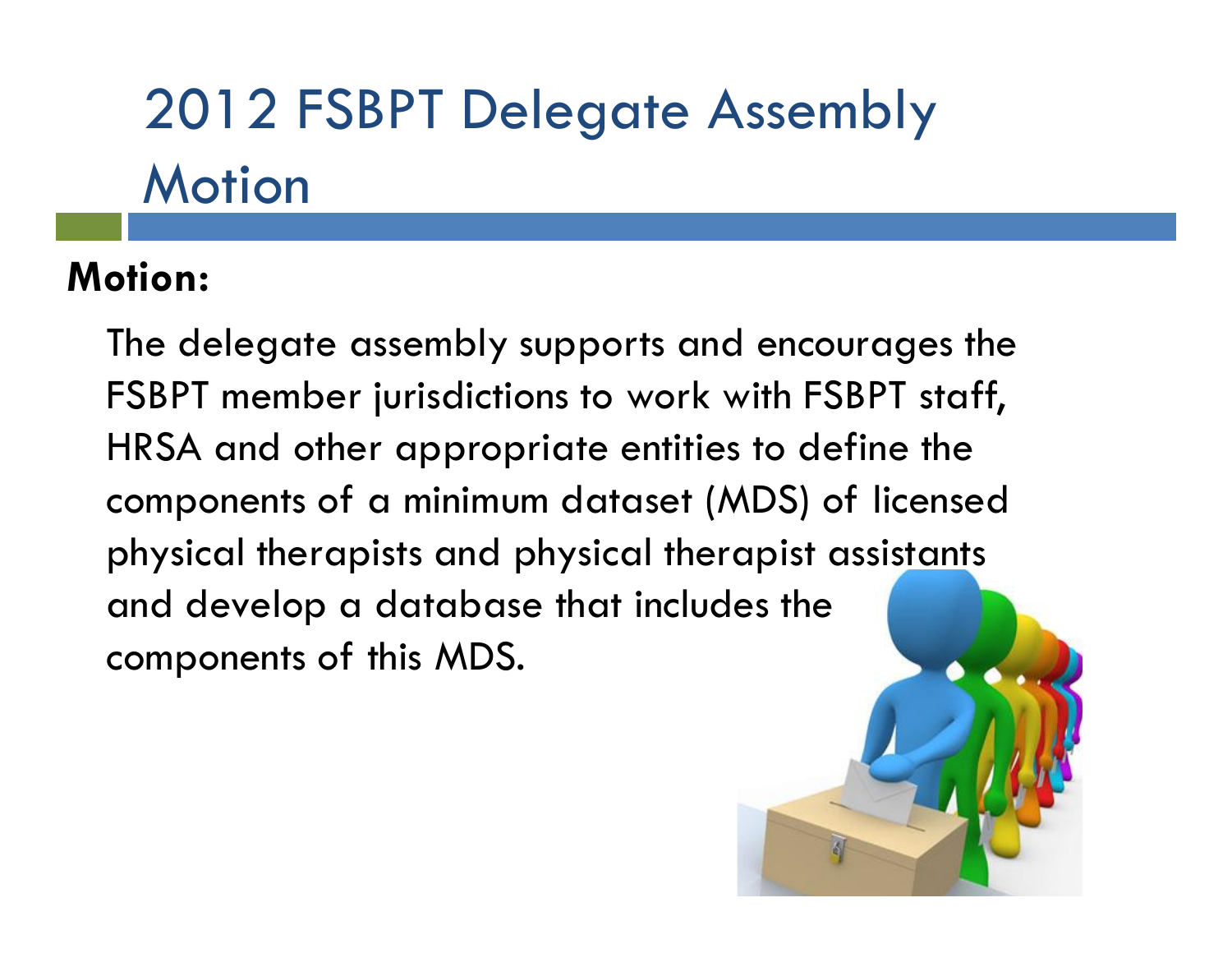## A Tri-alliance

- □ Federation of State Boards of Physical Therapy
- □ American Physical Therapy Association
- □ Federal Government: Health Resources Services Administration

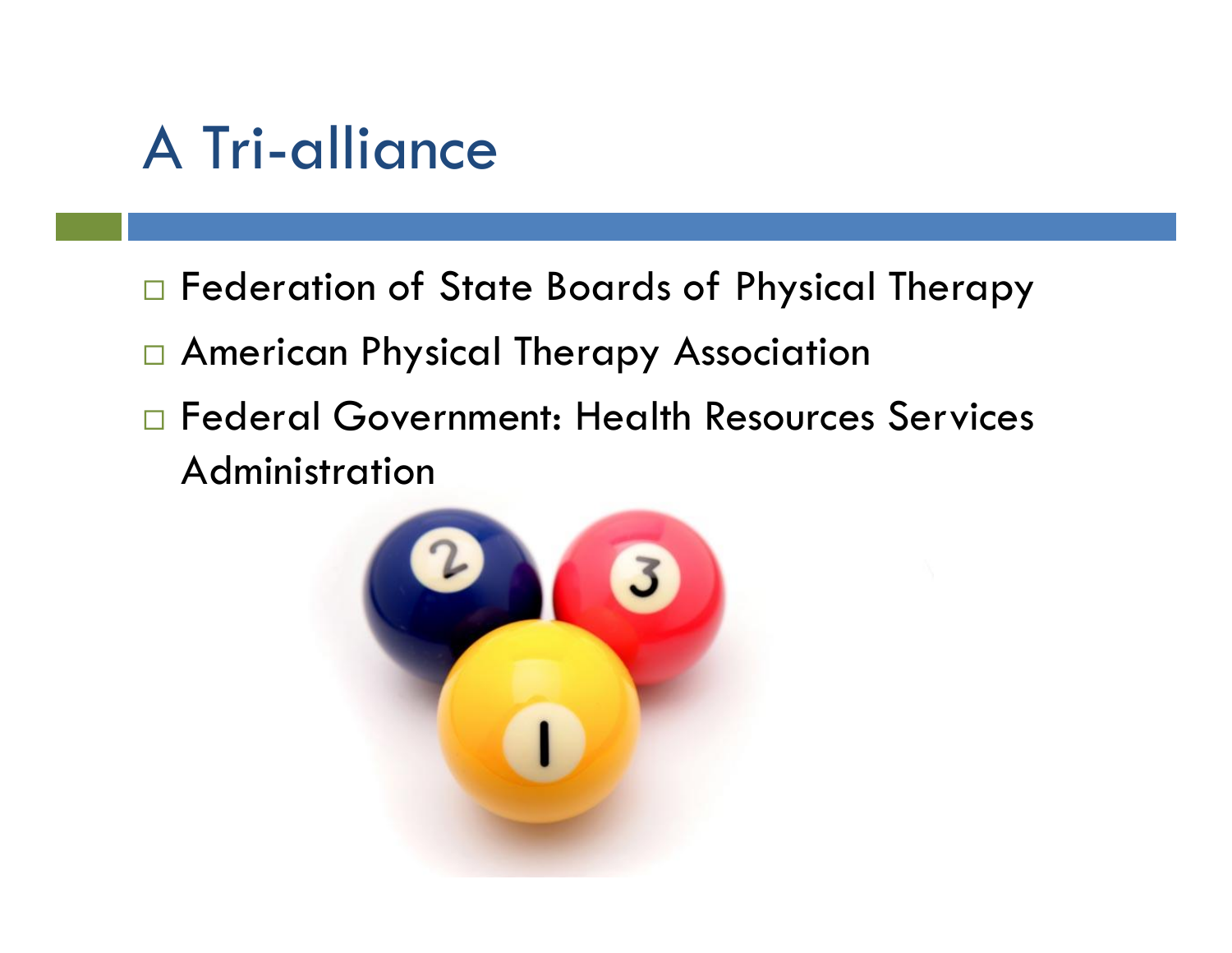#### Minimum Data Set Task Force March 2013

| <b>FSBPT</b>             |           |  |
|--------------------------|-----------|--|
| Kathy Arney PT           | <b>NC</b> |  |
| <b>Carlton Curry Esq</b> | <b>MD</b> |  |
| Jim Heider               | OR        |  |
| Stephanie Lunning        | <b>MN</b> |  |
| Jessica Sapp             | FL        |  |
| Mark Lane PT,            | Staff     |  |
| Seif Mahmoud             | Staff     |  |

| <b>APTA</b>               |              |  |
|---------------------------|--------------|--|
| <b>Melissa Cere PT</b>    | FL           |  |
| Michael Hmura PT          | OR           |  |
| Mike Landry PT (np)       | <b>NC</b>    |  |
| Sheila Schaffer PT        | <b>MD</b>    |  |
| Patrick Tarnowski PT (np) | <b>MN</b>    |  |
| <b>Mark Goldstein</b>     | <b>Staff</b> |  |
| <b>Nancy White</b>        | Staff        |  |

| <b>HRSA</b>                 |       |  |
|-----------------------------|-------|--|
| <b>Christing Hosenfield</b> | Staff |  |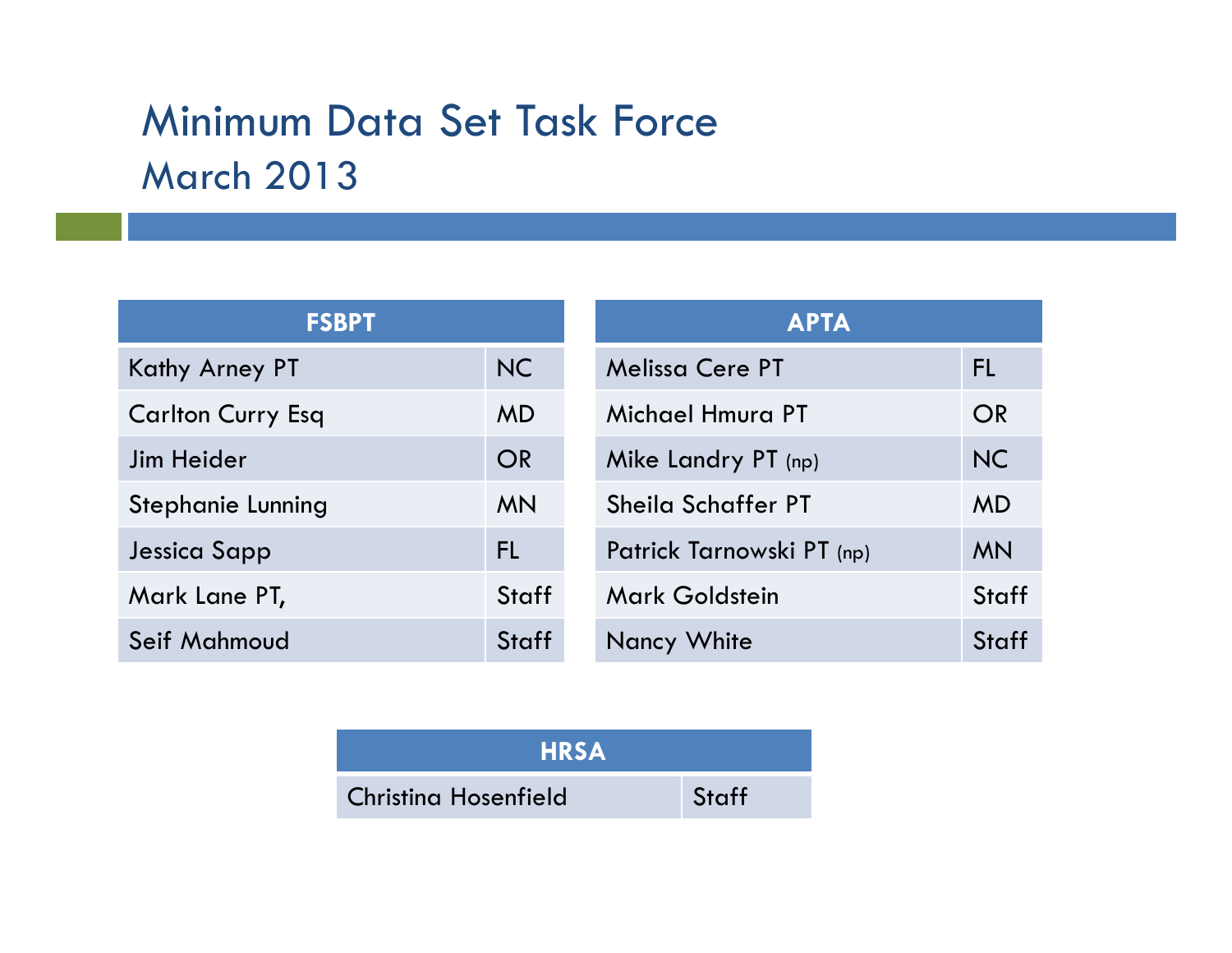## Purpose

- Determine the Minimum Data Set needed in order for the professional association, licensing boards and the state and federal government to project, plan for and address physical therapy work force needs.
- $\Box$  Identify challenges and opportunities in collecting this minimum data set by state licensing boards
- $\square$  Provide input into the development of a MDS database.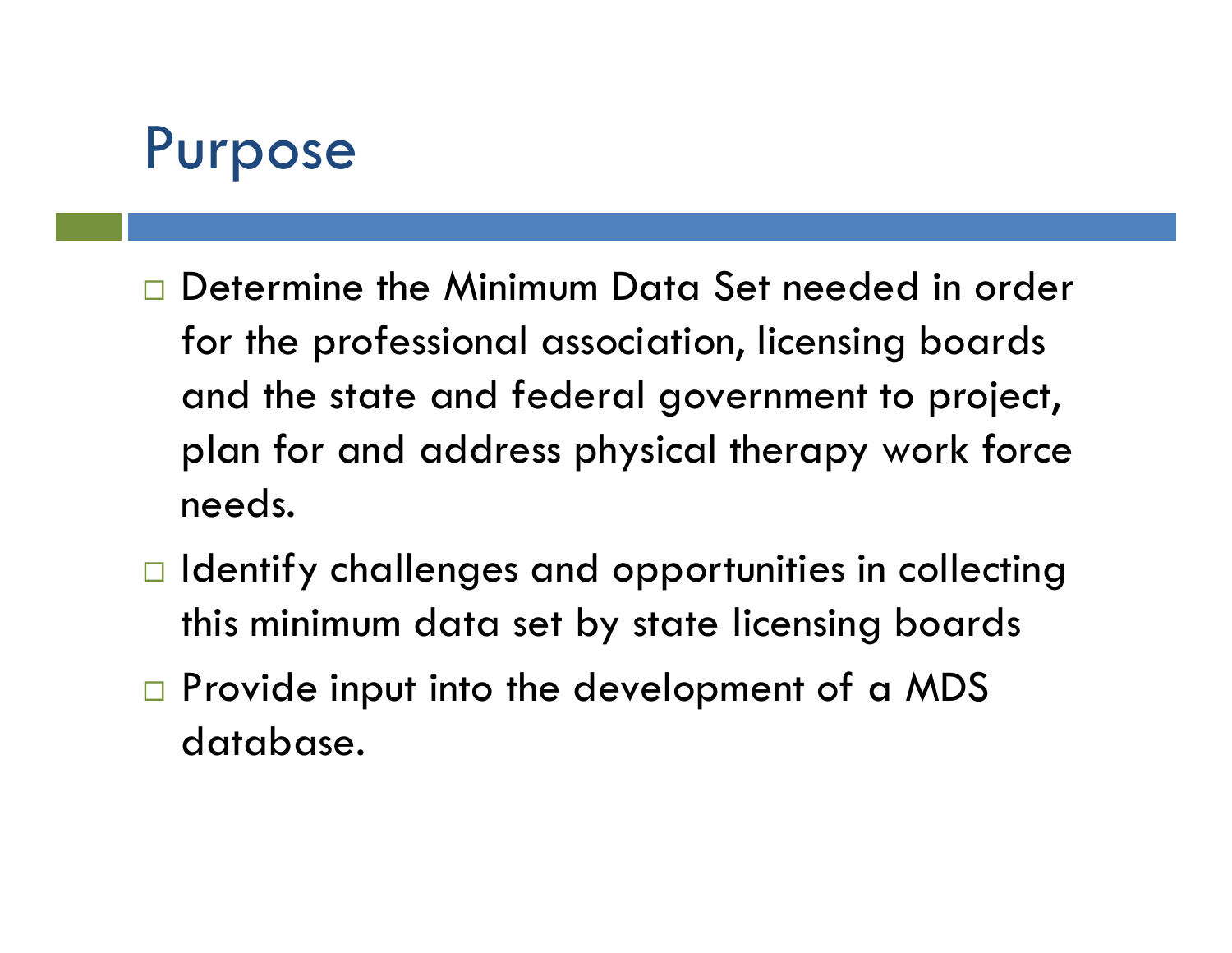The Physical Therapy Minimum Data Set (recommended)

- $\square$  Three Sections
	- **O** Demographics
	- **□** Education, Training & Licensure
	- **<u>n</u>** Employment

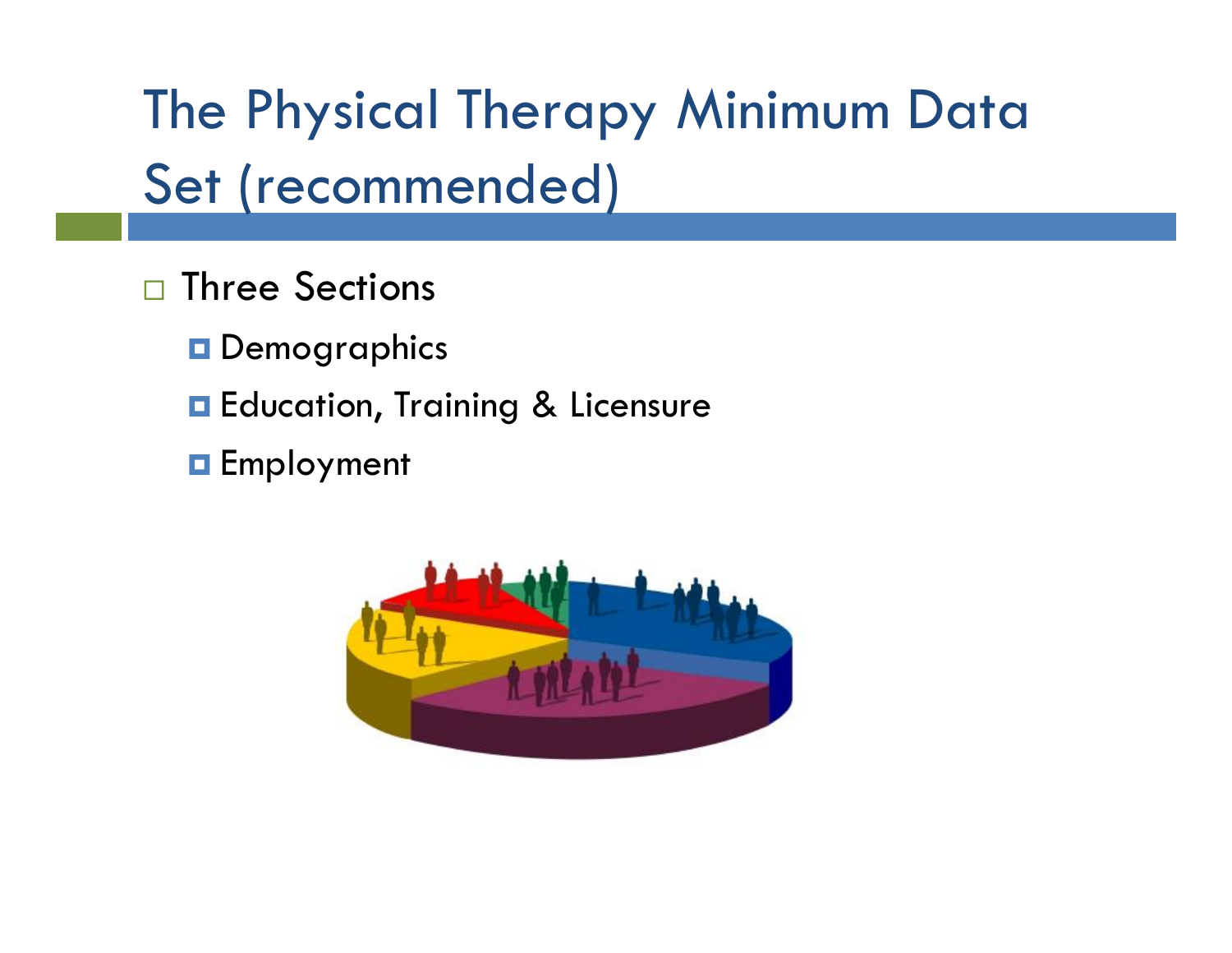## The Recommended Physical Therapy Minimum Data Set

| <b>Section</b> | <b>Data Element</b> |
|----------------|---------------------|
| Demographics   | Name                |
|                | Unique Identifier   |
|                | <b>Birthdate</b>    |
|                | Sex                 |
|                | Race/Ethnicity      |

| <b>Section</b>                  | Data Element                               |
|---------------------------------|--------------------------------------------|
| Education, Training & Licensure | <b>Entry Degree</b>                        |
|                                 | <b>Year of Graduation</b>                  |
|                                 | State (US only) or Country of<br>Education |
|                                 | <b>PT Licenses Held</b>                    |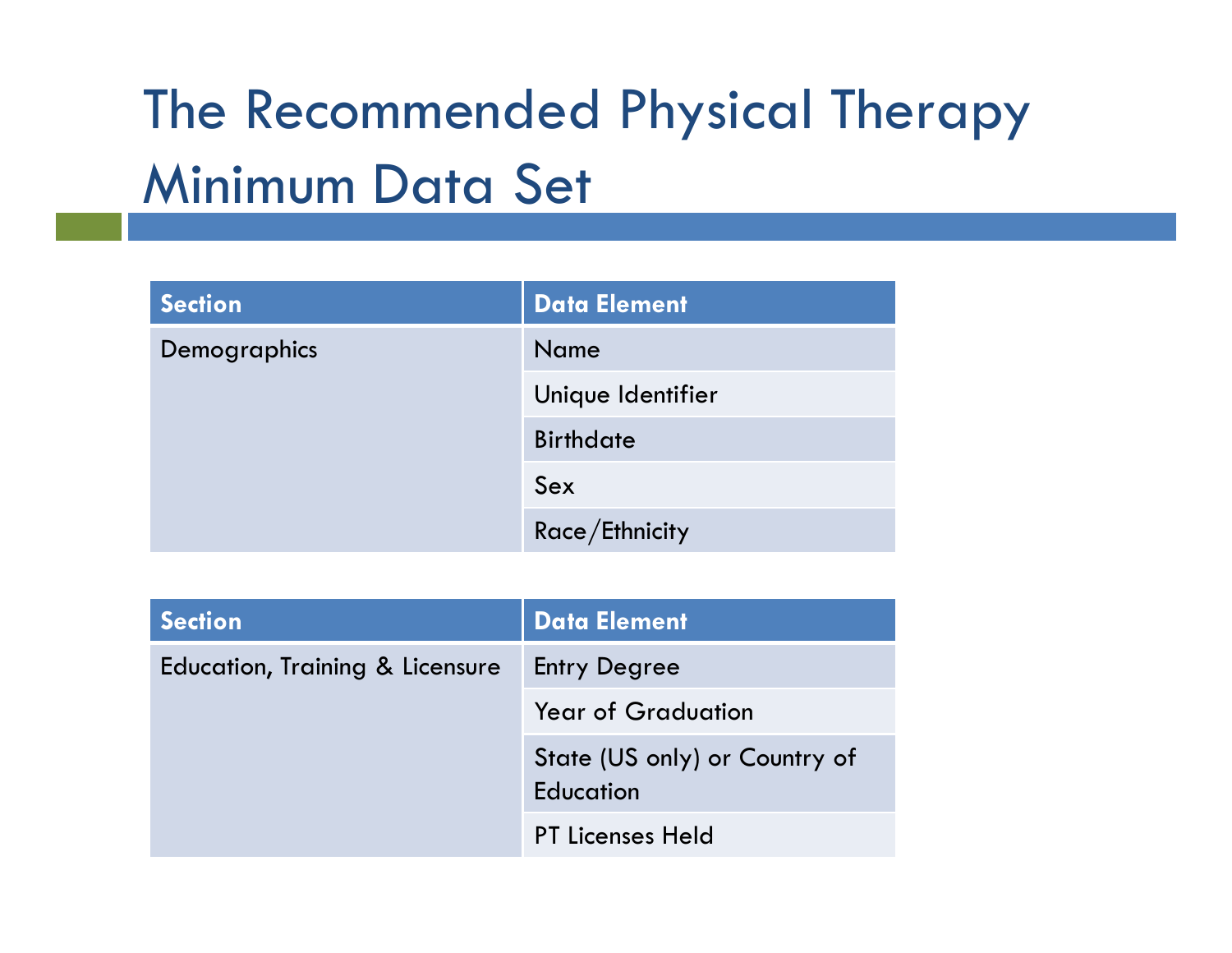## The Recommended Physical Therapy Minimum Data Set (cont.)

| <b>Section</b> | <b>Data Element</b>                                 |
|----------------|-----------------------------------------------------|
| Employment     | <b>Employment status</b>                            |
|                | Hours in direct patient care per week               |
|                | Weeks worked in past year in direct<br>patient care |
|                | Location of direct care sites                       |
|                | <b>Practice settings</b>                            |
|                | Future employment plans in next 5                   |
|                | years                                               |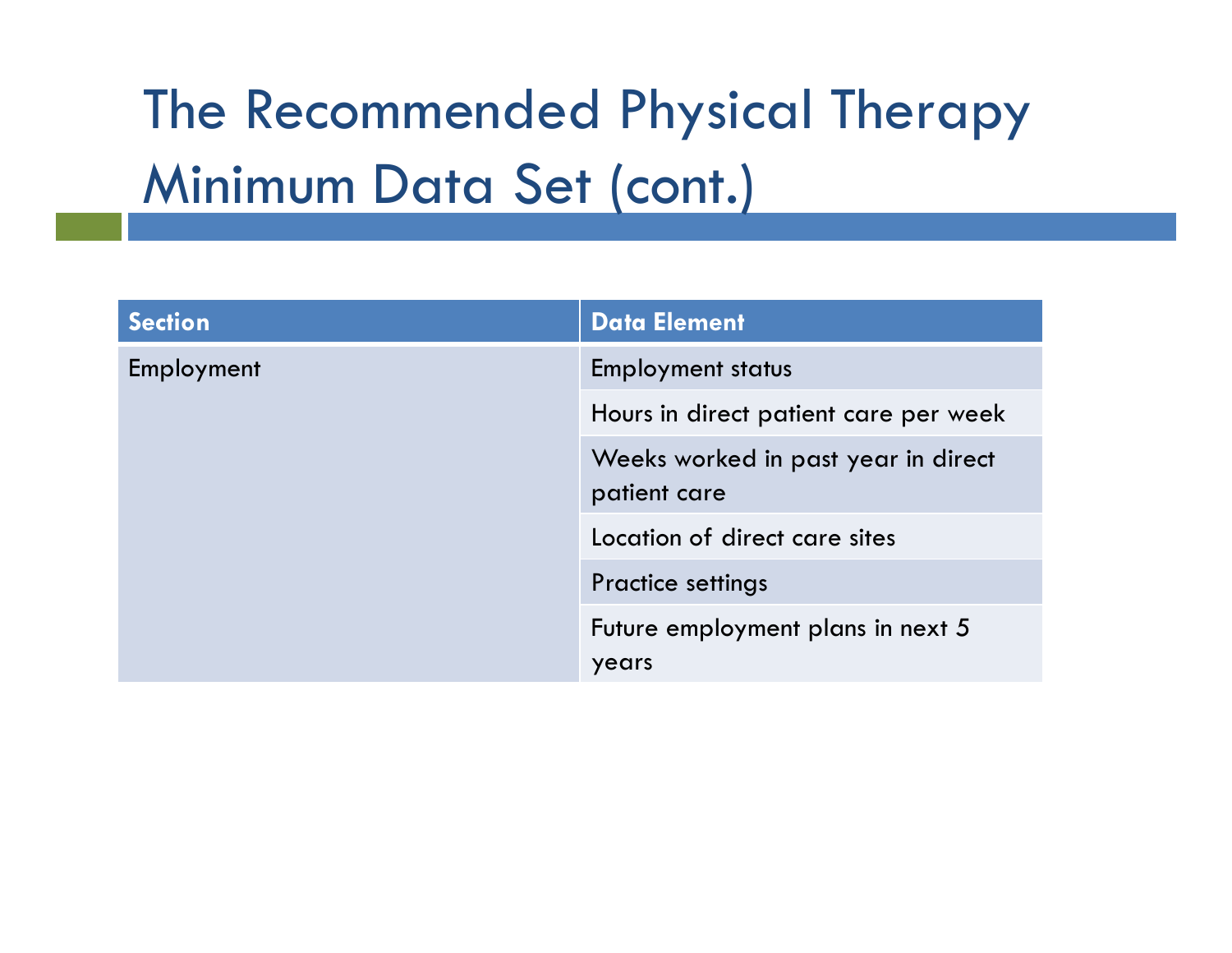#### MDS Task Force Recommendations

- $\square$  Provider unique identifiers: there may need to be multiple types of identifiers so we can be compliant with jurisdiction requirements.
- $\Box$  Provide resources to states to minimize additional work load or need for additional hardware and software.
- $\Box$  The collection of data should be part of the renewal process if possible.
- □ Different renewal time frames:1, 2 and 3 year (NY is the only jurisdiction that has a 3 year renewal)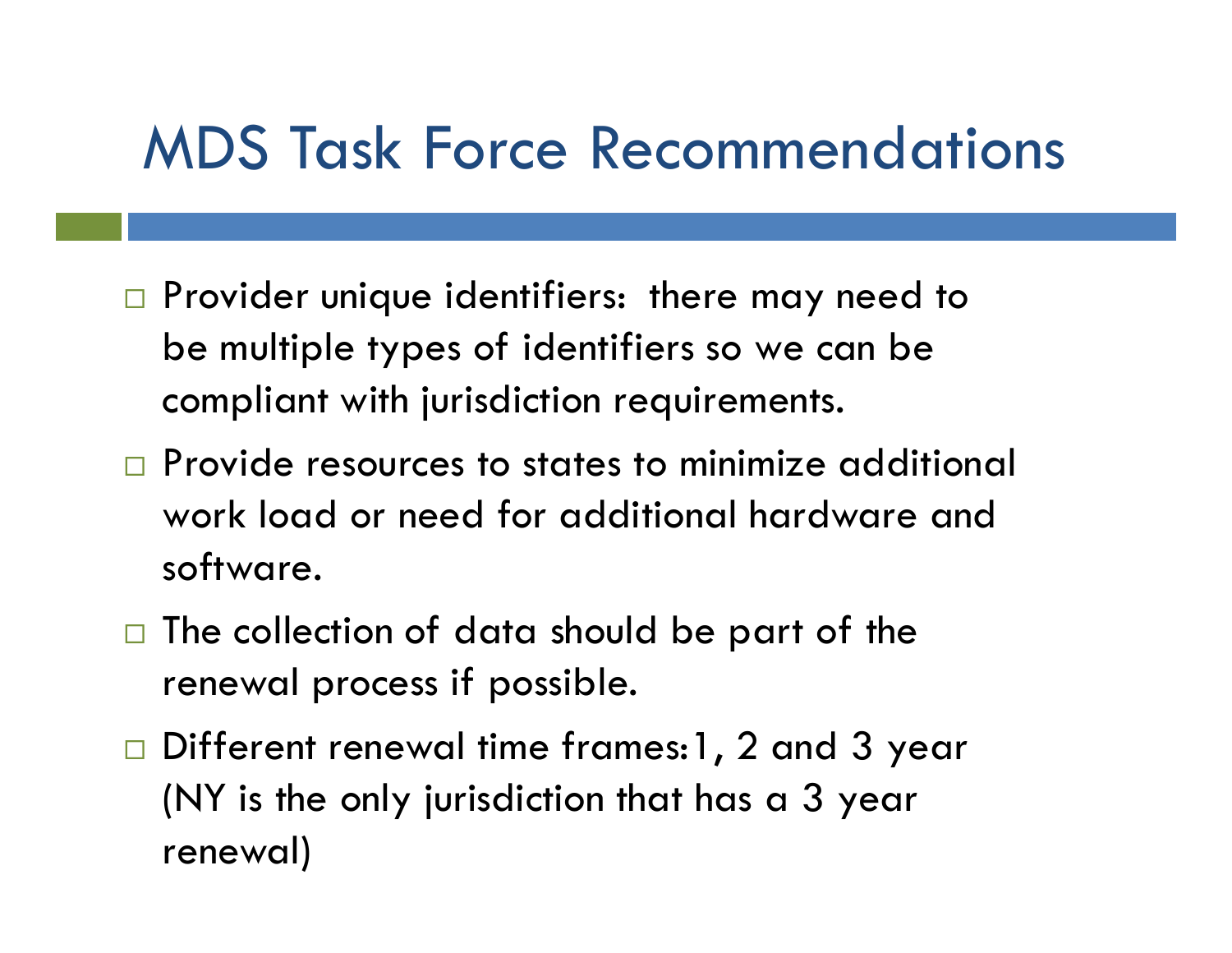# MDS Task Force Recommendations (cont.)

- □ All at once versus throughout the year
- □ Provide flexibility in building the data base; Data base should be able to include whatever additional data a jurisdiction may want beyond the MDS so specific reports can be generated for that jurisdiction
- $\Box$  When possible, pre-populate the fields that are common to multiple data bases so that licensees do not have to answer the same questions more than once.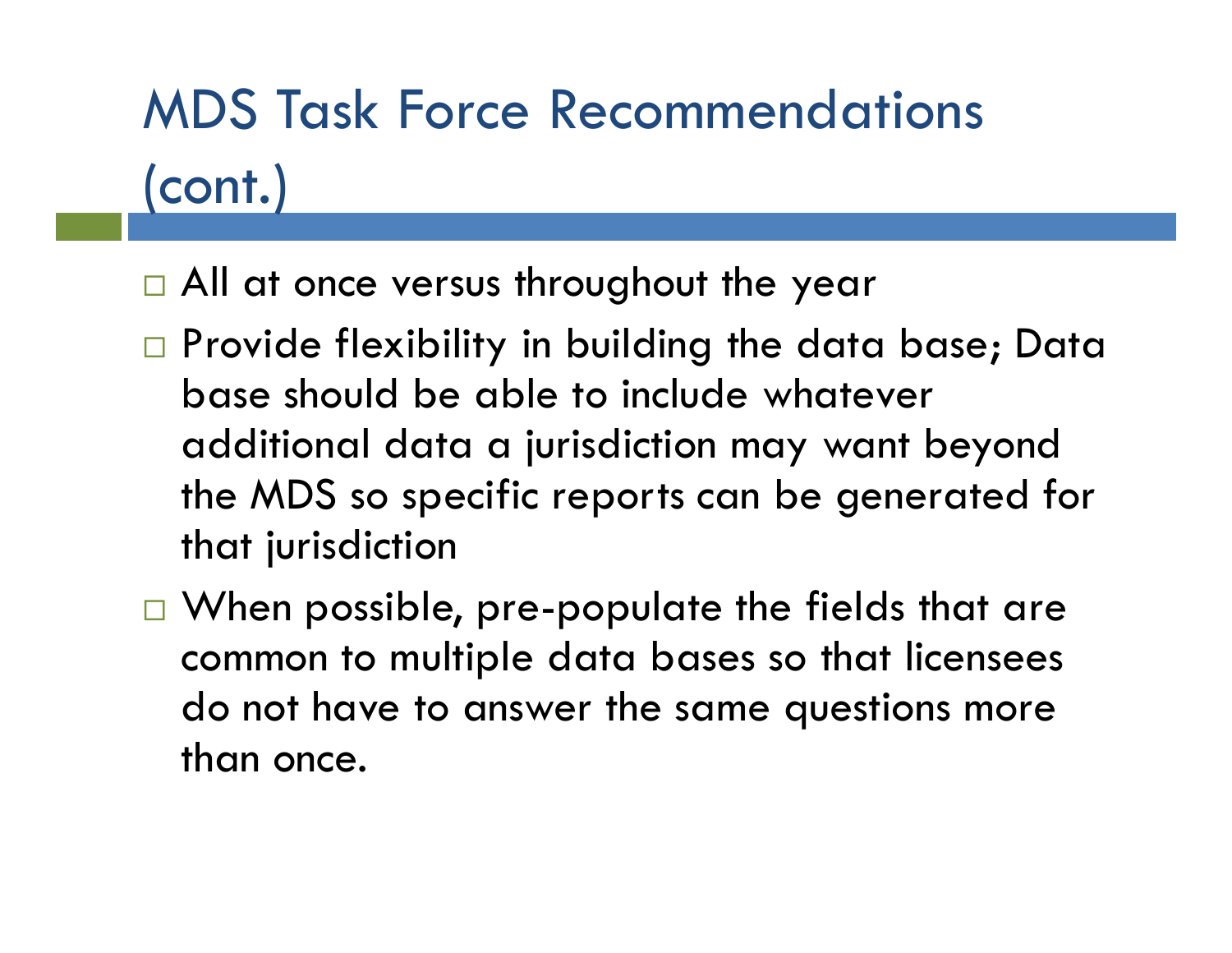# MDS Task Force Recommendations (cont.)

- ® MDS should include both PTs and PTAs
- □ Incorporate the MDS data into the FSBPT's ELDD in order to combine duplicate elements
- □ The Task Force should continue to exist through the creation of the system and at least the first data collection cycle in order to continue to provide input into the development, implementation and communications related to the PT MDS Database.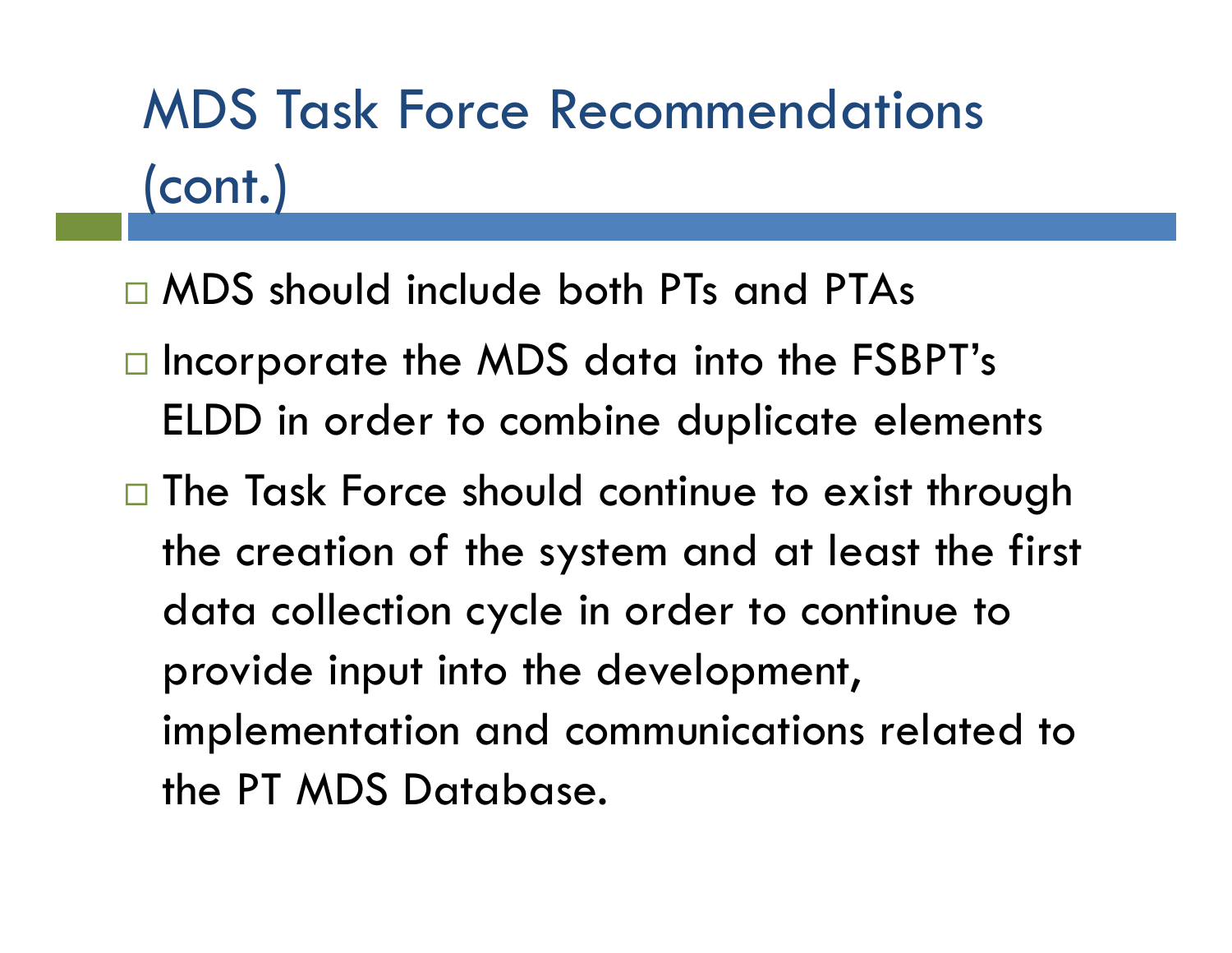## Important Details

- □ Who Will Have Access to the Data?
	- **<u>External E</u>** FSBPT & its members
	- $\blacksquare$  APTA
	- **E** HRSA
- $\Box$  Only de-identified information will be shared with these entities
- $\Box$  FSBPT will house the information and develop, support and maintain the data systems.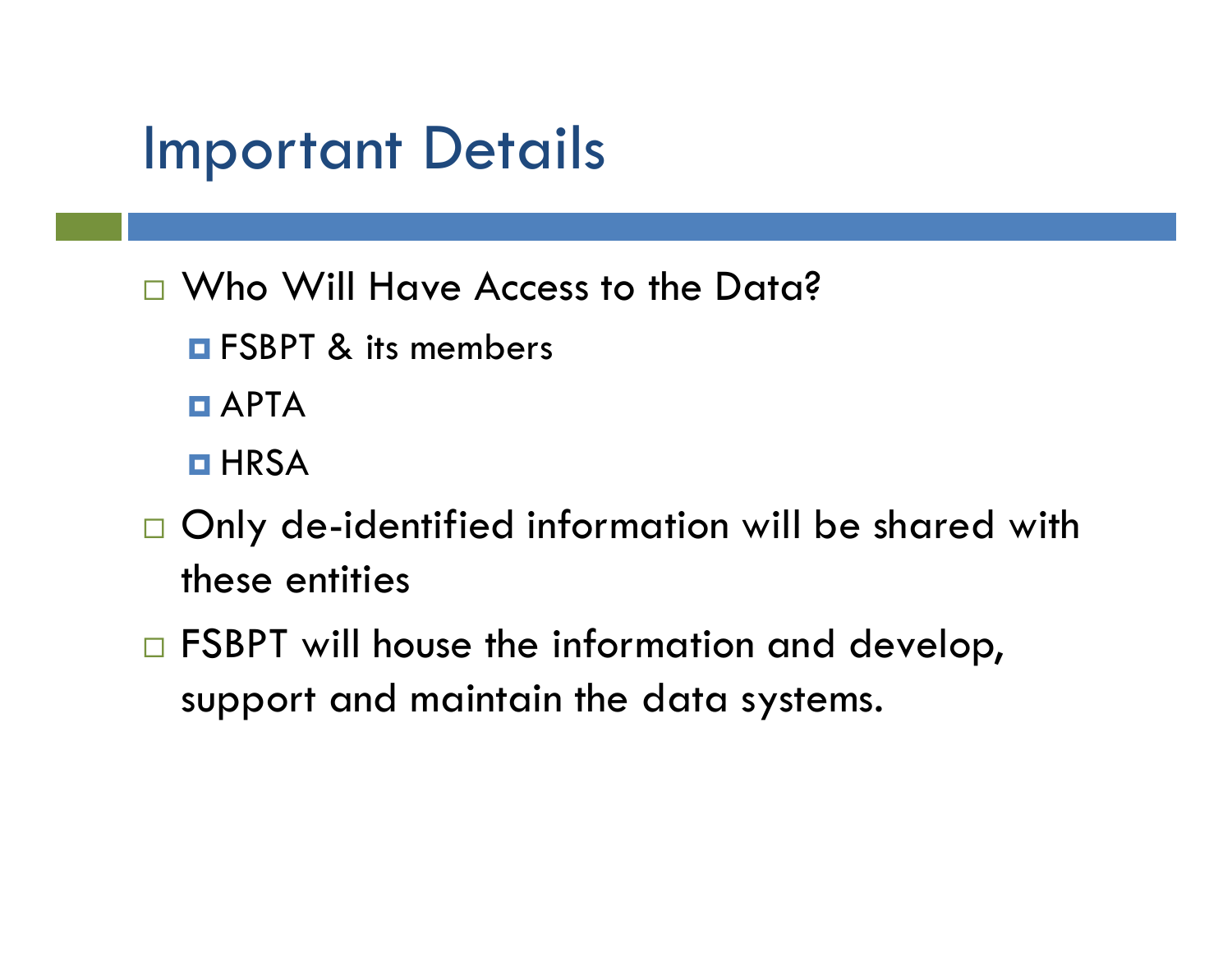#### Next Steps

- $\Box$  Develop the infrastructure to house and maintain the data
- $\Box$  Work with each jurisdiction to implement

![](_page_17_Picture_3.jpeg)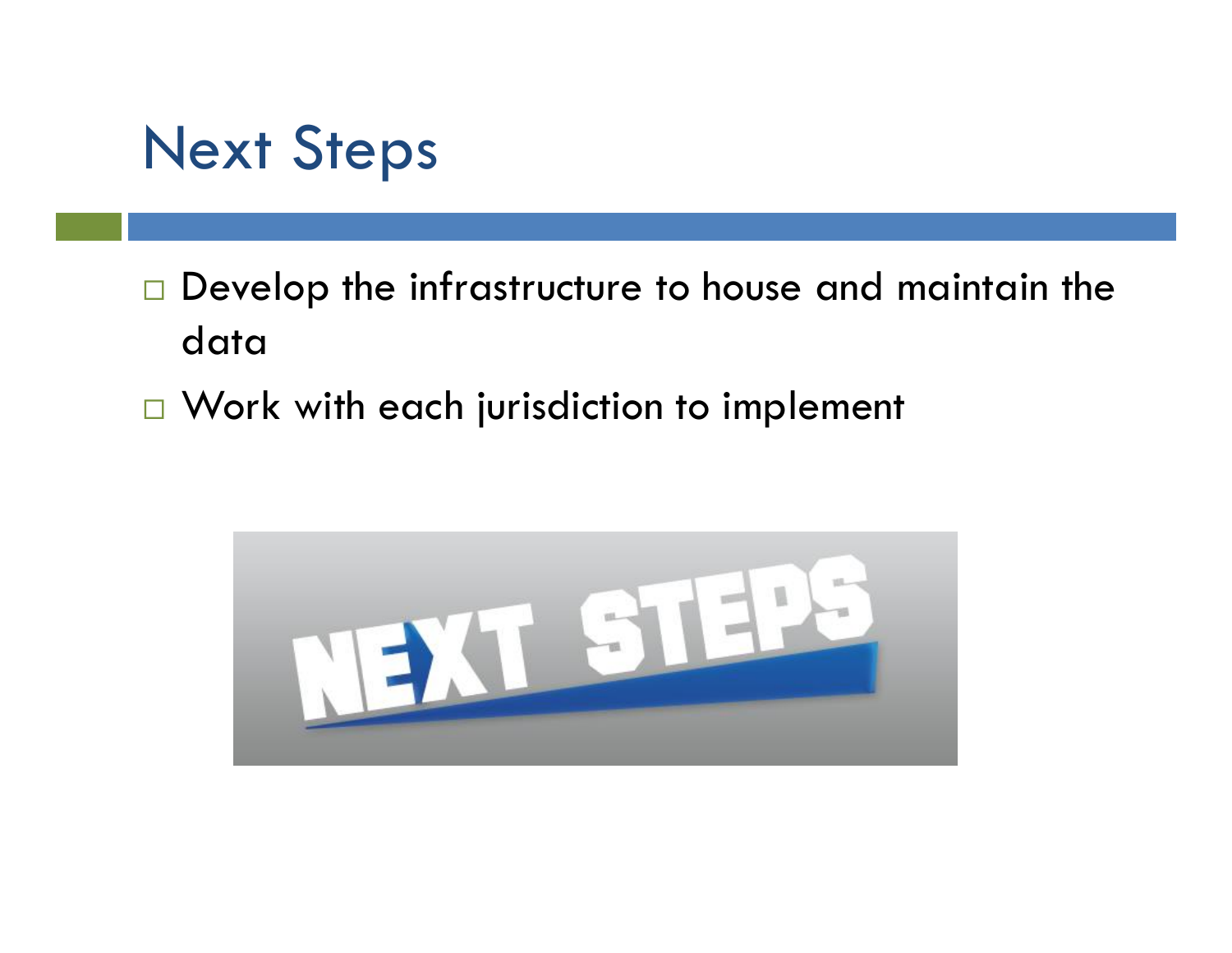## What Can You Do Now?

- Discuss with your licensing boards
- Determine what you need to do to add the data elements to your renewal forms; if possible begin adding any new data elements
- $\Box$  Determine any other barriers to implementation in your jurisdiction
- $\Box$  Discuss with other licensing professions to see what they are doing and how they have overcome barriers
- $\Box$  Respond to an upcoming survey from FSBPT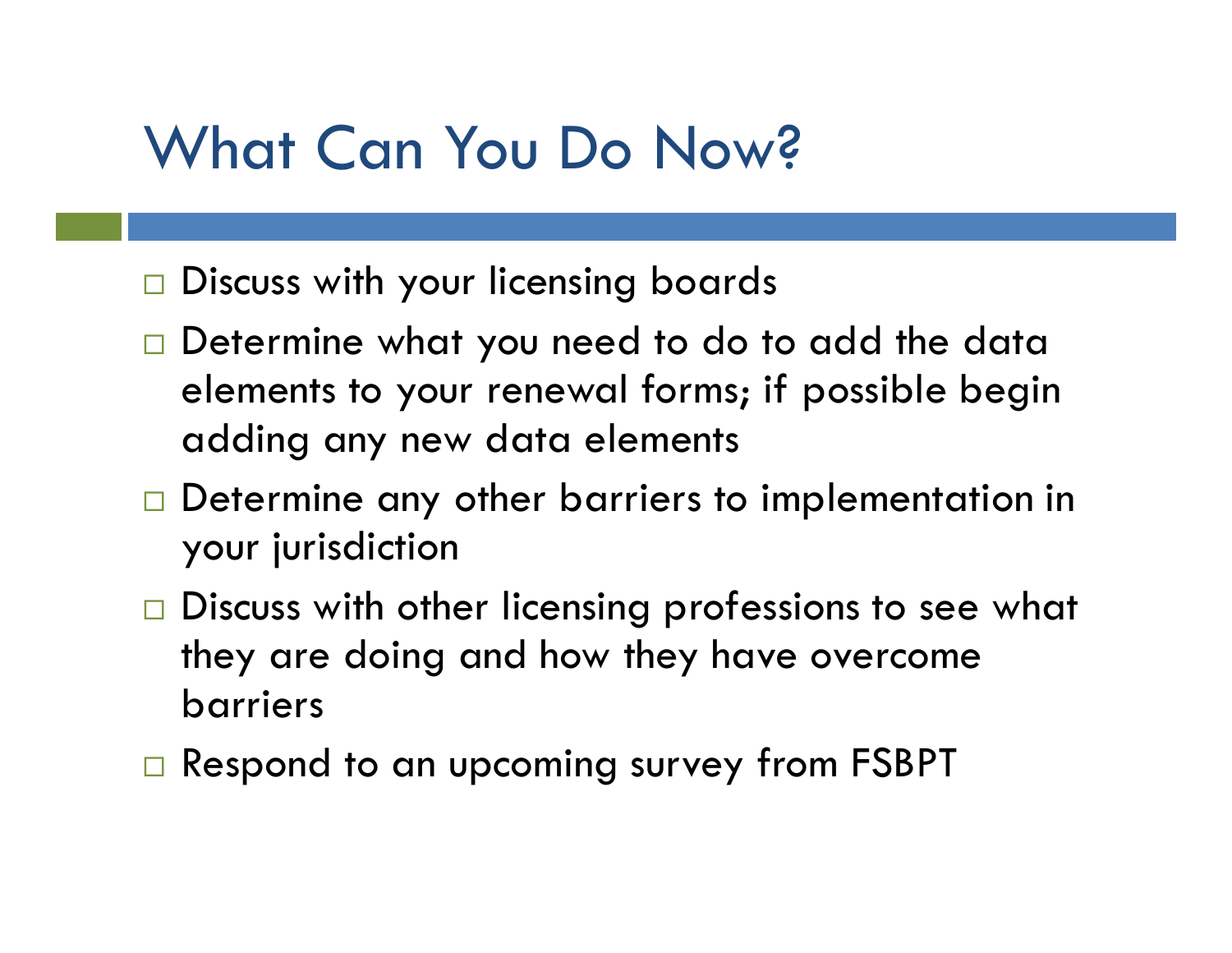## **Discussion**

#### □ Roadblocks

- **<u>a</u>** Use of a unique identifier
- **□** Statutory limitations
	- **n Florida scenario**
- **□** State resource limitations
- □ Other(?)
- □ Opportunities
	- Collaboration with other professions
	- Other (?)

![](_page_19_Picture_10.jpeg)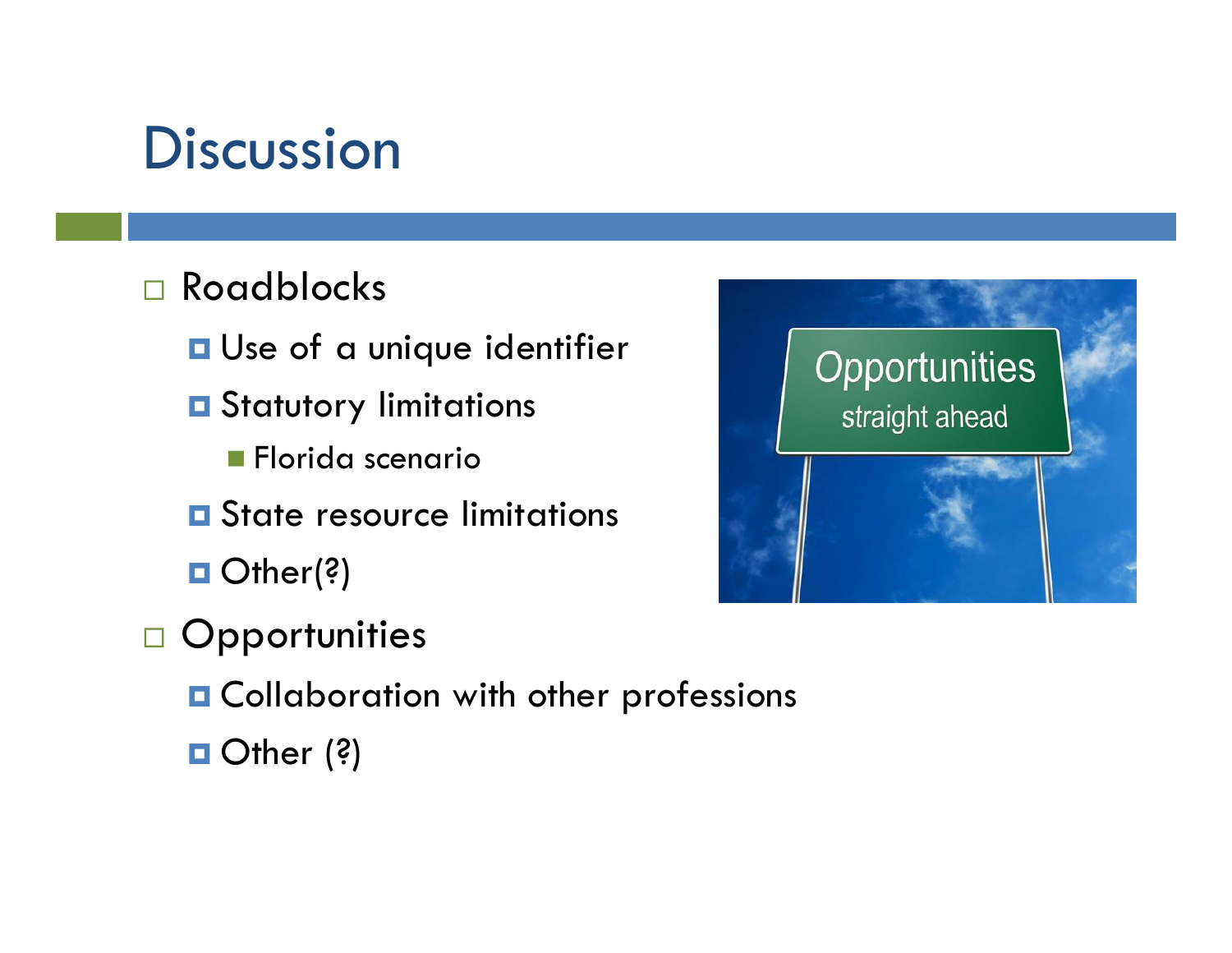## Resources Available

- https://www.fsbpt.org/RegulatoryTools/index.asp
	- Physical Therapy Minimum Data Set
	- **□** Rationale for data elements
	- **□** PowerPoint presentation
	- Article on the importance of the MDS
- □ SHEP Center Seminar SeriesPhysical Therapy Minimum Data Set
- Rationale for data elements
- □ PowerPoint presentation
- ® Article on the importance of the MDS